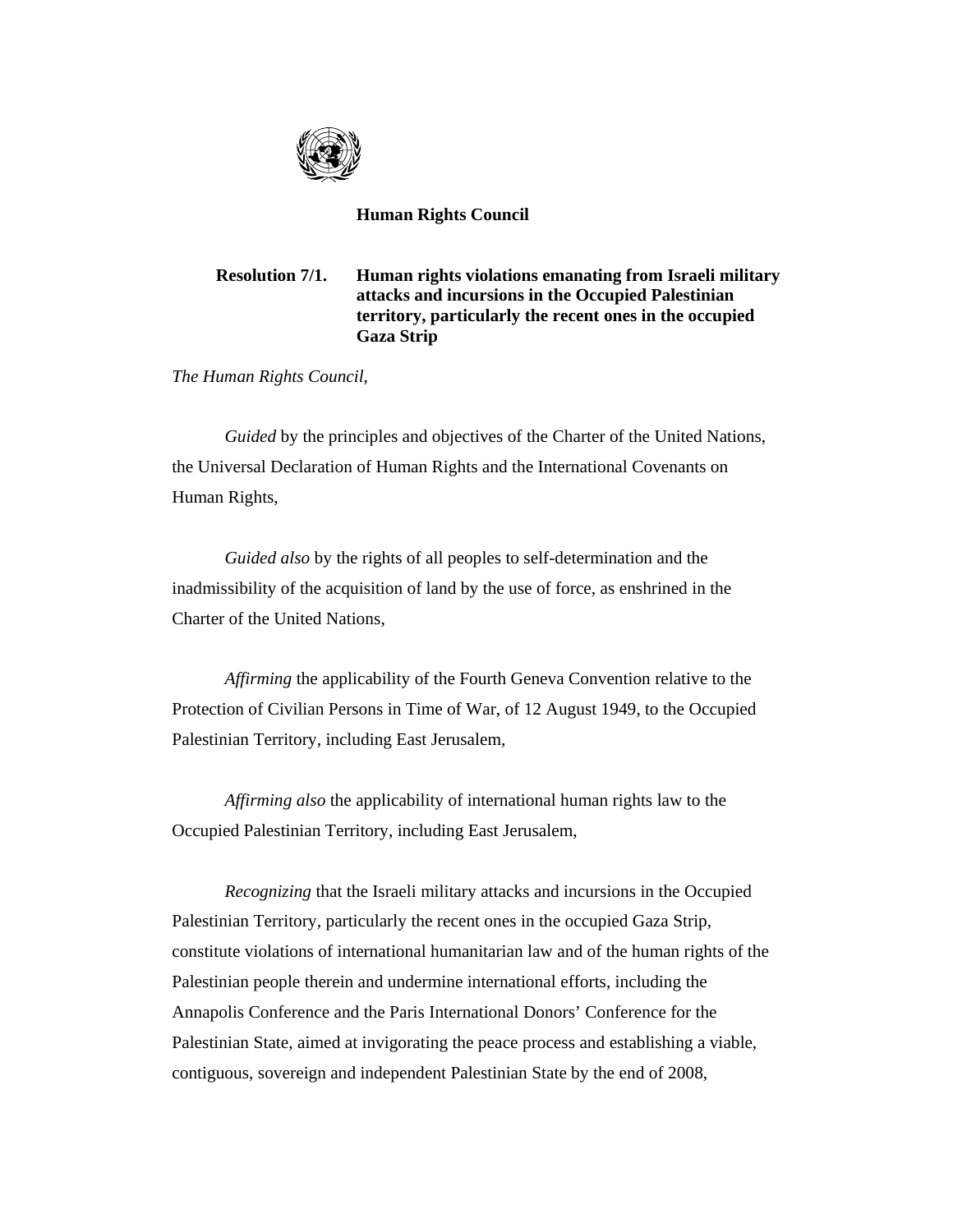*Recognizing also* that the recent Israeli attacks and incursions in the occupied Gaza Strip have led to a considerable loss of life and injuries among Palestinian civilians, including women, children and infants,

1. *Condemns* the persistent Israeli military attacks and incursions in the Occupied Palestinian Territory, particularly the recent ones in the occupied Gaza Strip, which resulted in the loss of more than 125 lives and hundreds of injuries among Palestinian civilians, including women, children and infants;

2. *Expresses* its shock at the Israeli bombardment of Palestinian homes and the killing of civilians therein and at the Israeli policy of inflicting collective punishment against the civilian population, which is contrary to international humanitarian law, and calls for bringing the perpetrators to justice;

3. *Calls for* the immediate cessation of all Israeli military attacks throughout the Occupied Palestinian Territory and the firing of crude rockets, which resulted in the loss of two civilian lives and some injuries in southern Israel;

4. *Also calls for* urgent international action to put an immediate end to the grave violations committed by the occupying Power, Israel, in the Occupied Palestinian Territory, including the series of incessant and repeated Israeli military attacks and incursions therein and the siege of the occupied Gaza Strip;

5. *Reiterates* its calls for immediate protection of the Palestinian people in the Occupied Palestinian Territory in compliance with international human rights law and international humanitarian law;

6. *Urges* all parties concerned to respect the rules of international human rights law and international humanitarian law and to refrain from violence against civilian populations;

7. *Requests* the United Nations High Commissioner for Human Rights to report to the Council, at its next session, on the progress made in the implementation of the present resolution.